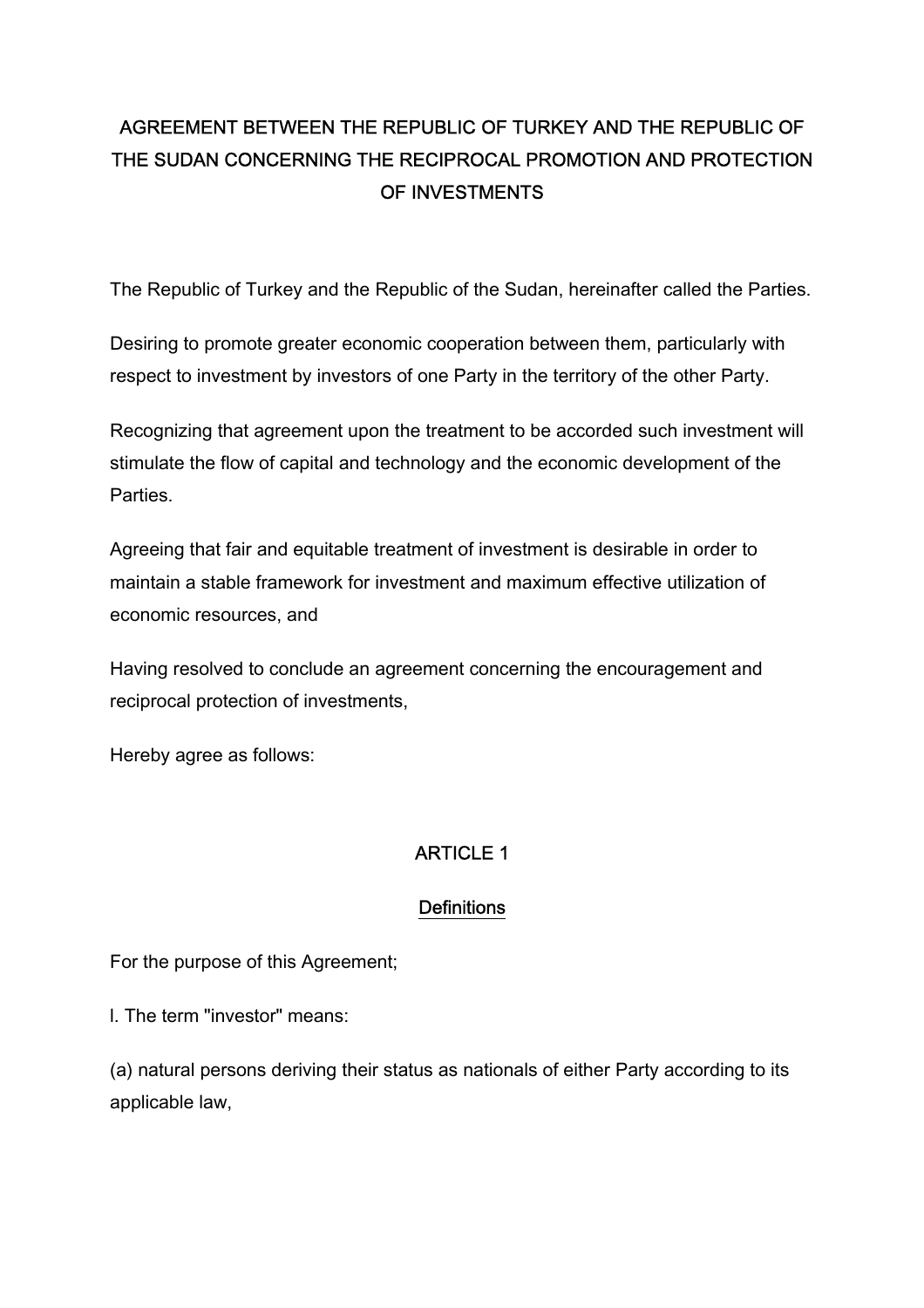(b) corporations, firms or business associations incorporated or constituted under the law in force of either of the Parties and having their headquarters in the territory of that Party.

2. The term "investment", in conformity with the hosting Party's laws and regulations, shall include every kind of asset in particular, but not exclusively:

(a) shares, stocks or any other form of participation in companies,

(b) returns reinvested, claims to money or any other rights having financial value related to an investment.

(c) movable and immovable property, as well as any other rights as mortgages, liens, pledges and any other similar rights as defined in conformity with the laws and regulations of the Party in whose territory the property is stuated,

(d) industrial and intellectual property rights such as patents, industrial designs, technical processes, as well as trademarks, goodwill, know-how and other similar rights,

(e) business concessions conferred by law or by contract, including concessions related to natural resources.

The said term shall refer to all direct investments made in accordance with the laws and regulations in the territory of the Party where the investments are made. The term "investment" covers all investments made in the territory of a Party before or after enter into force of this Agreement.

3. The term "returns" means the amounts yielded by an investment and includes in particular, though not exclusively, profit, interest, and dividends.

4. The term "territory" means;

with respect to the Republic of Turkey, the Turkish territory, territorial sea, as well as the maritime areas over which it has jurisdiction or sovereign rights for the purposes of exploitation and conservation of natural resources, pursuant to international law.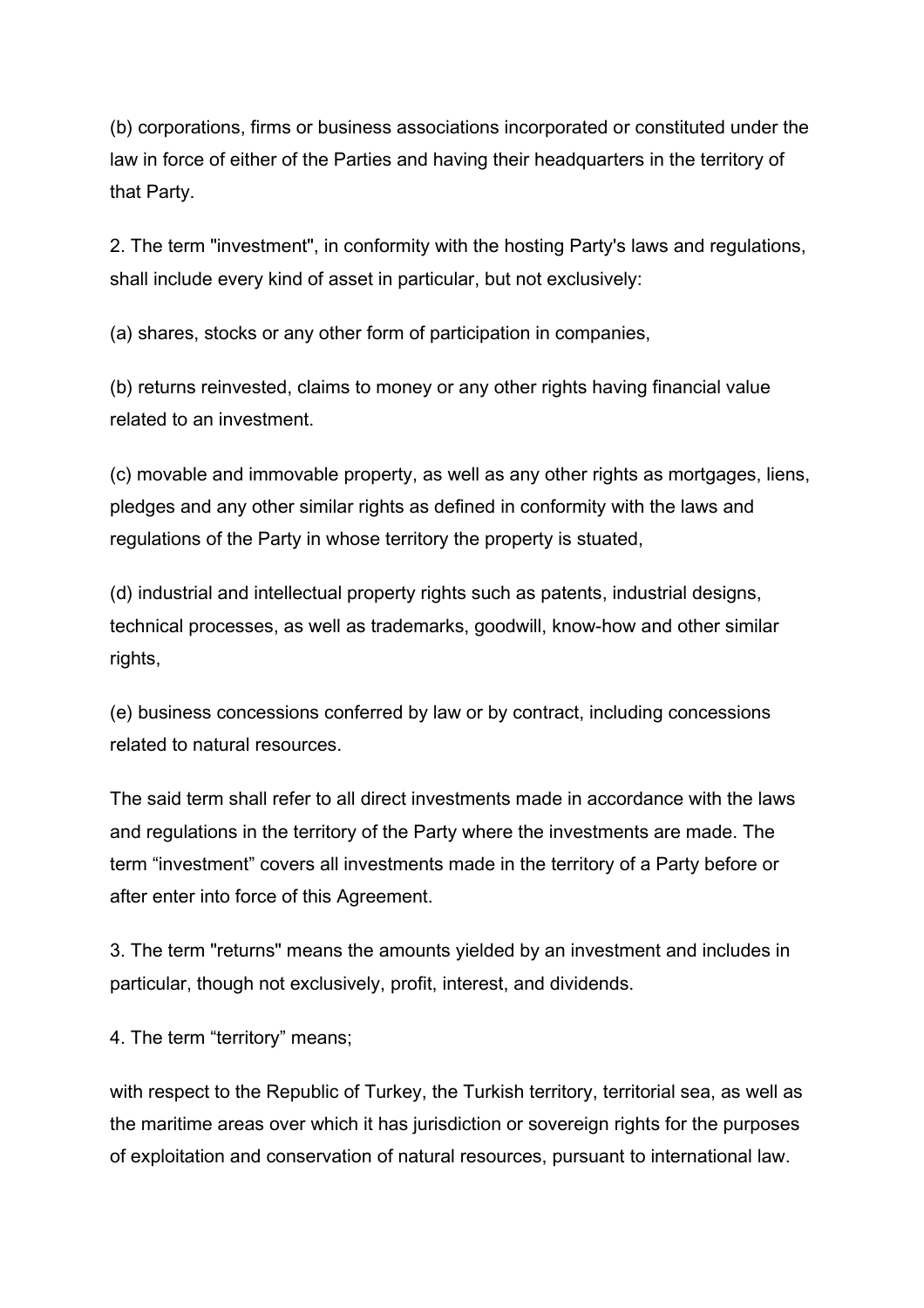with respect to the Republic of the Sudan, land areas of the Sudan , adjacent territorial waters including the continental shelf over which the Sudan has sovereignty and airspace above such land areas , territorial waters and continental shelf in accordance with international law.

### ARTICLE II

#### Promotion and Protection of Investments

l. Each Party shall permit in its territory investments, and activities associated therewith, on a basis no less favourable than that accorded in similar situations to investments of investors of any third country, within the framework of its laws and regulations.

2. Each Party shall accord to these investments, once established, treatment no less favourable than that accorded in similar situations to investments of its investors or to investments of investors of any third country, whichever is the most favourable.

3. Subject to the laws and regulations of the Parties relating to the entry, sojourn and employment of aliens:

(a) nationals of either Party shall be permitted to enter and remain in the territory of the other Party for purposes of establishing, developing, administering or advising on the operation of an investment to which they, or an investor of the first Party that employs them, have committed or are in the process of committing a substantial amount of capital or other resources,

(b) companies which are legally constituted under the applicable laws and regulations of one Party, and which are investments of investors of other Party, shall be permitted to engage top managerial and technical personnel of their choice according to the governing labour laws and regulations of each Party.

4. The provisions of this Article shall have no effect in relation to following agreements entered into by either of the Parties: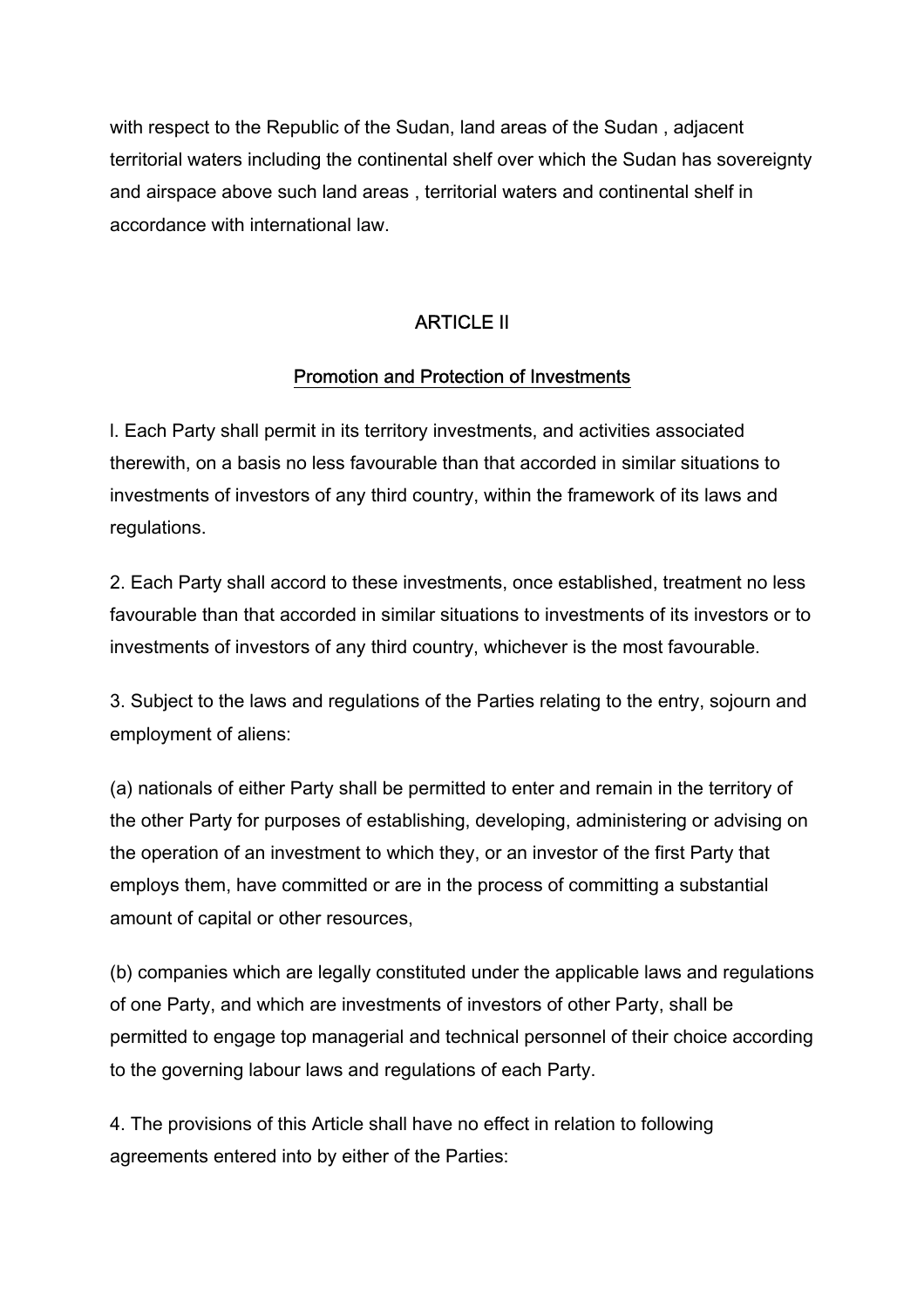(a) relating to any existing or future customs unions, regional economic organization or similar international agreements,

(b) relating wholly or mainly to taxation.

## ARTICLE III

#### Expropriation and Compensation

1. Investments shall not be expropriated, nationalized or subject, directly or indirectly, to measures of similar effects except for a public purpose, in a non-discriminatory manner, upon payment of prompt, adequate and effective compensation, and in accordance with due process of law and the general principles of treatment provided for in Article II of this Agreement.

2. Compensation shall be equivalent to the real value of the expropriated investment before the expropriatory action was taken or become known. Compensation shall be paid without delay and be freely transferable as described in paragraph 2 Article IV.

3. Investors of either Party whose investments suffer losses in the territory

of the other Party owing to war, insurrection, civil disturbance or other similar events shall be accorded by such other Party treatment no less favourable than that accorded to its own investors or to investors of any third country, whichever is the most favourable treatment, as regards any measures it adopts in relation to such losses.

## ARTICLE IV

#### Repatriation and Transfer

l. Each Party shall permit in good faith all transfers related to an investment to be made freely and without delay into and out of its territory. Such transfers include: (a) returns,

(b) proceeds from the sale or liquidation of all or any part of an investment,

(c) compensation pursuant to Article III,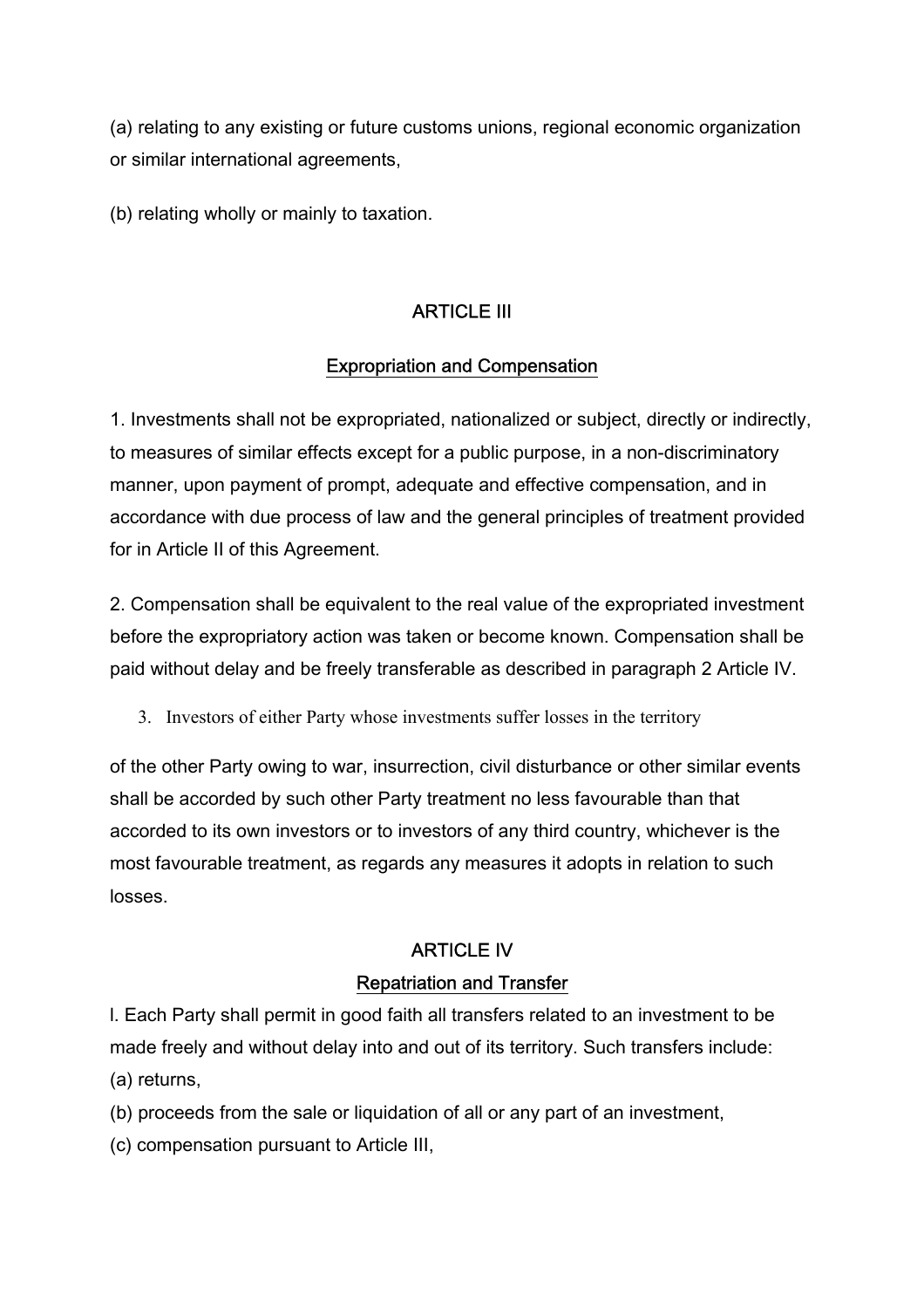(d) reimbursements and interest payments deriving from loans in connection with investments,

(e) salaries, wages and other remunerations received by the nationals of one Party who have obtained in the territory of the other Party the corresponding work permits relative to an investment,

(f) payments arising from an investment dispute.

2. Transfers shall be made in the convertible currency in which the investment has been made or in any convertible currency at the rate of exchange in force at the date of transfer, unless otherwise agreed by the investor and the hosting Party.

## ARTICLE V **Subrogation**

# l. If the investment of an investor of one Party is insured against non-commercial risks under a system established by law, any subrogation of the insurer which stems from the terms of the insurance agreement shall be recognized by the other Party. 2. The insurer shall not be entitled to exercise any rights other than the rights which

the investor would have been entitled to exercise.

3. Disputes between a Party and an insurer shall be settled in accordance with the provisions of Article VII of this Agreement.

#### ARTICLE VI

#### Settlement of Disputes Between One Party and Investors of the Other Party

1. Disputes between one of the Parties and an investor of the other Party, in connection with his investment, shall be notified in writing, including a detailed information, by the investor to the recipient Party of the investment. As far as possible, the investor and the concerned Party shall endeavour to settle these disputes by consultations and negotiations in good faith.

2. If these disputes, cannot be settled in this way within six months following the date of the written notification mentioned in paragraph l, the dispute can be submitted, as the investor may choose, to:

(a) the International Center for Settlement of Investment Disputes (ICSID) set up by the " Convention on Settlement of Investment Disputes Between States and Nationals of other States", in case both Parties become signatories of this Convention,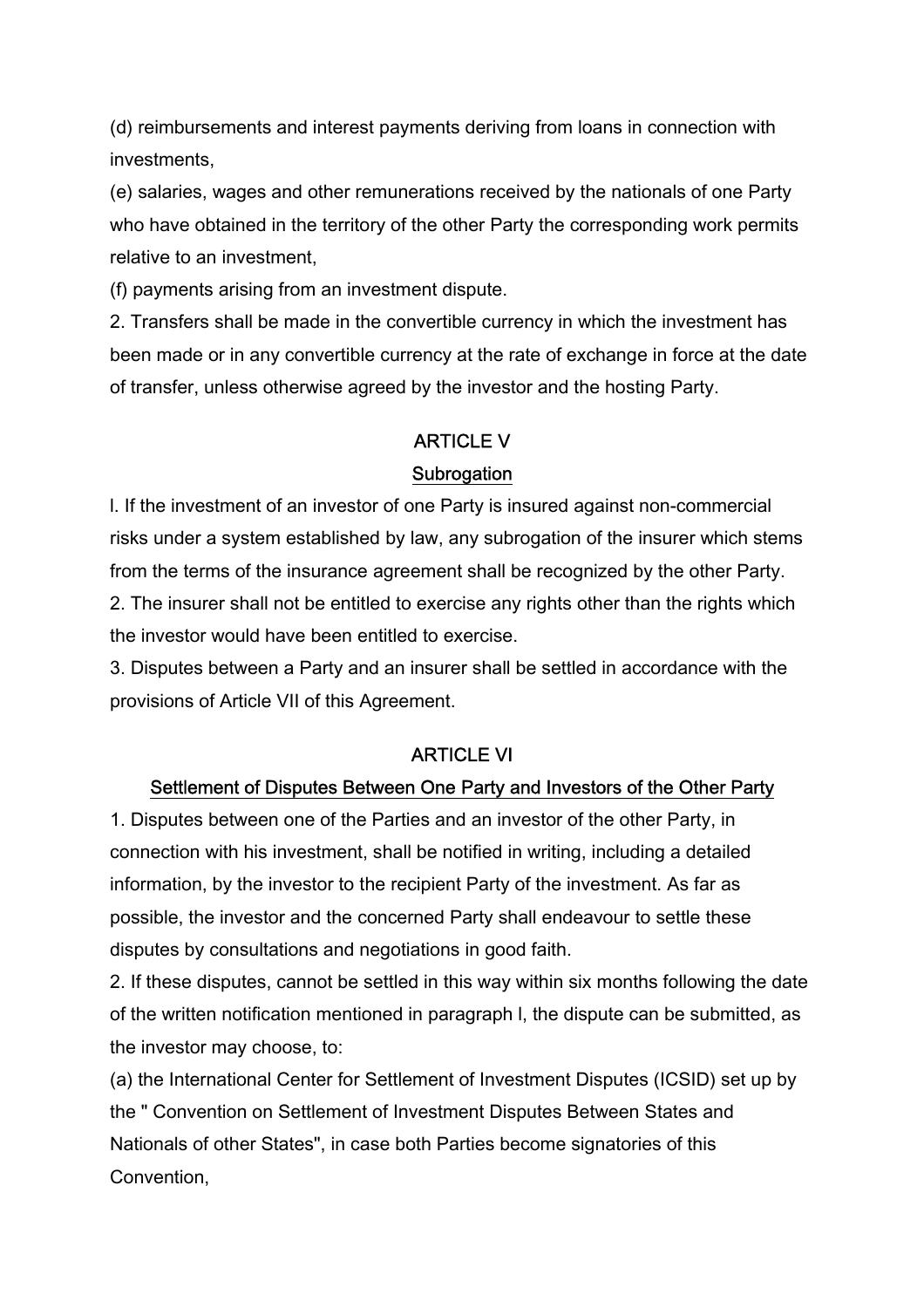(b) an ad hoc court of arbitration laid down under the Arbitration Rules of Procedure of the United Nations Commission for International Trade Law (UNCITRAL), (c) the Court of Arbitration of the Paris International Chamber of Commerce, provided that, if the investor concerned has brought the dispute before the courts of justice of the Party that is a party to the dispute and a final award has not been rendered within one year.

3. The arbitration awards shall be final and binding for all parties in dispute. Each Party commits itself to execute the award according to its national law.

## ARTICLE VII Settlement of Disputes Between the Parties

1. The Parties shall seek in good faith and a spirit of cooperation a rapid and equitable solution to any dispute between them concerning the interpretation or application of this Agreement. In this regard, the Parties agree to engage in direct and meaningful negotiations to arrive at such solutions. If the Parties cannot reach an agreement within six months after the beginning of disputes between themselves through the foregoing procedure, the disputes may be submitted, upon the request of either Party, to an arbitral tribunal of three members.

2. Within two months of receipt of a request, each Party shall appoint an arbitrator. In the event either Party fails to appoint an arbitrator within the specified time, the other Party may request the President of the International Court of Justice to make the appointment.

3. The two arbitrators shall select a third arbitrator as Chairman, who is a national of a third State. If both arbitrators cannot reach an agreement about the choice of the Chairman within two months after their appointment, the Chairman shall be appointed upon the request of either Party by the President of the International Court of Justice. 4. If, in the cases specified under paragraphs (2) and (3) of this Article, the President of the International Court of Justice is prevented from carrying out the said function or if he is a national of either Party, the appointment shall be made by the Vice-President, and if the Vice-President is prevented from carrying out the said function or if he is a national of either Party, the appointment shall be made by the most senior member of the Court who is not a national of either Party.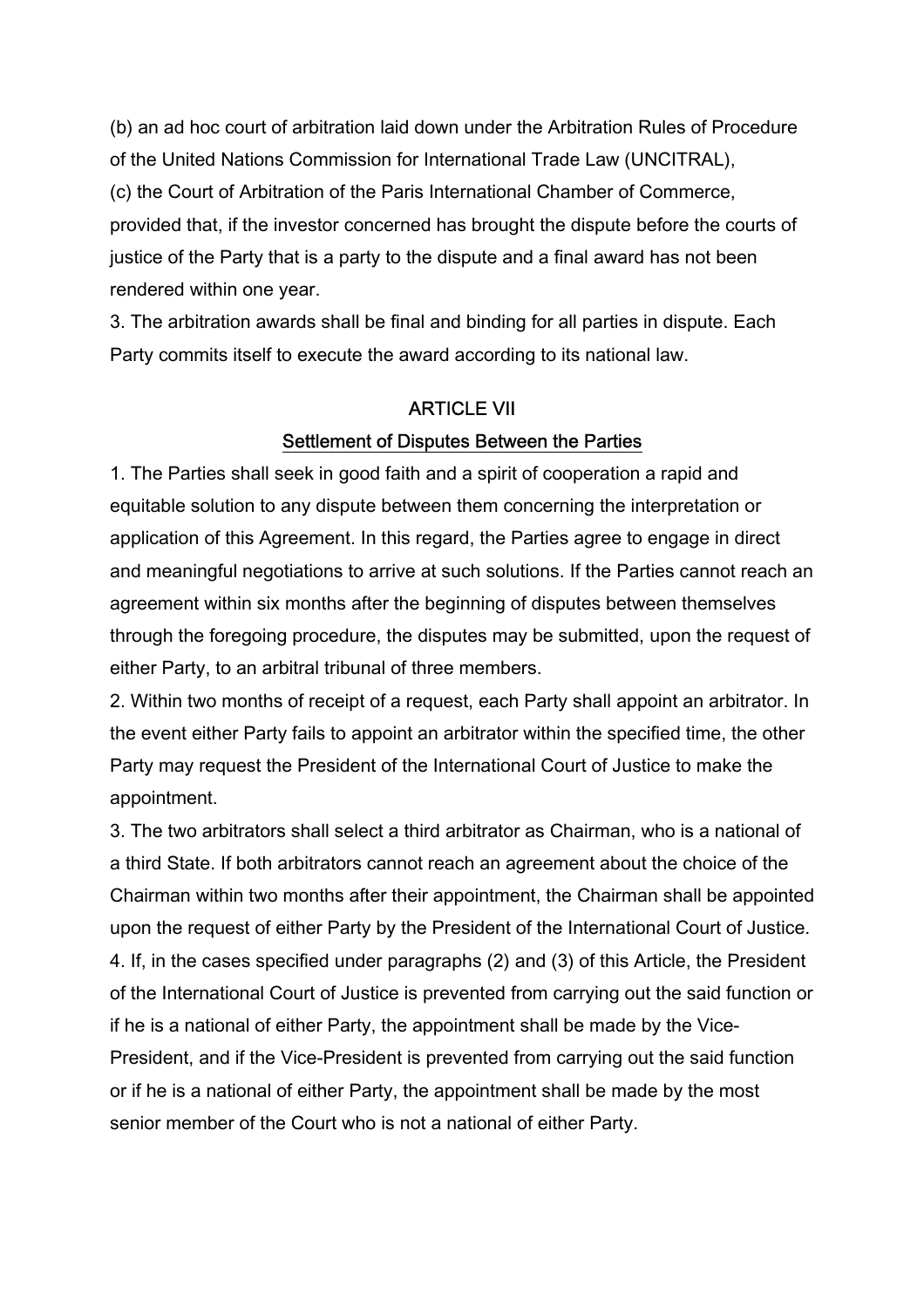5. The tribunal shall have three months from the date of the selection of the Chairman to agree upon rules of procedure consistent with the other provisions of this Agreement. In the absence of such agreement, the tribunal shall request the President of the International Court of Justice to designate rules of procedure, taking into account generally recognized rules of international arbitral procedure. 6. Unless otherwise agreed, all submissions shall be made and all hearings shall be completed within eight months of the date of selection of the Chairman, and the tribunal shall render its decision within two months after the date of the final submissions or the date of the closing of the hearings, whichever is later. The arbitral tribunal shall reach its decisions, which shall be final and binding, by a majority of votes.

7. Expenses incurred by the Chairman, the other arbitrators, and other costs of the proceedings shall be paid for equally by the Parties. The tribunal may, however, at its discretion, decide that a higher proportion of the costs be paid by one of the Parties. 8. A dispute shall not be submitted to an international arbitration court under the provisions of this Article, if the same dispute has been brought before another international arbitration court under the provisions of Article VII and is still before the court. This will not impair the engagement in direct and meaningful negotiations between both Parties.

## ARTICLE VIII Entering into Force

1. This Agreement shall enter into force on the date on which the exchange of instruments of ratification has been completed. It shall remain in force for a period of ten years and shall continue in force unless terminated in accordance with paragraph 2 of this Article. It shall apply to investments existing at the time of entry into force as well as to investments made or acquired thereafter.

2. Either Party may, by giving one year's written notice to the other Party, terminate this Agreement at the end of the initial ten year period or at any time thereafter.

3. This Agreement may be amended by written agreement between the Parties. Any amendment shall enter into force when each Party has notified the other that it has completed all internal requirements for entry into force of such amendment.